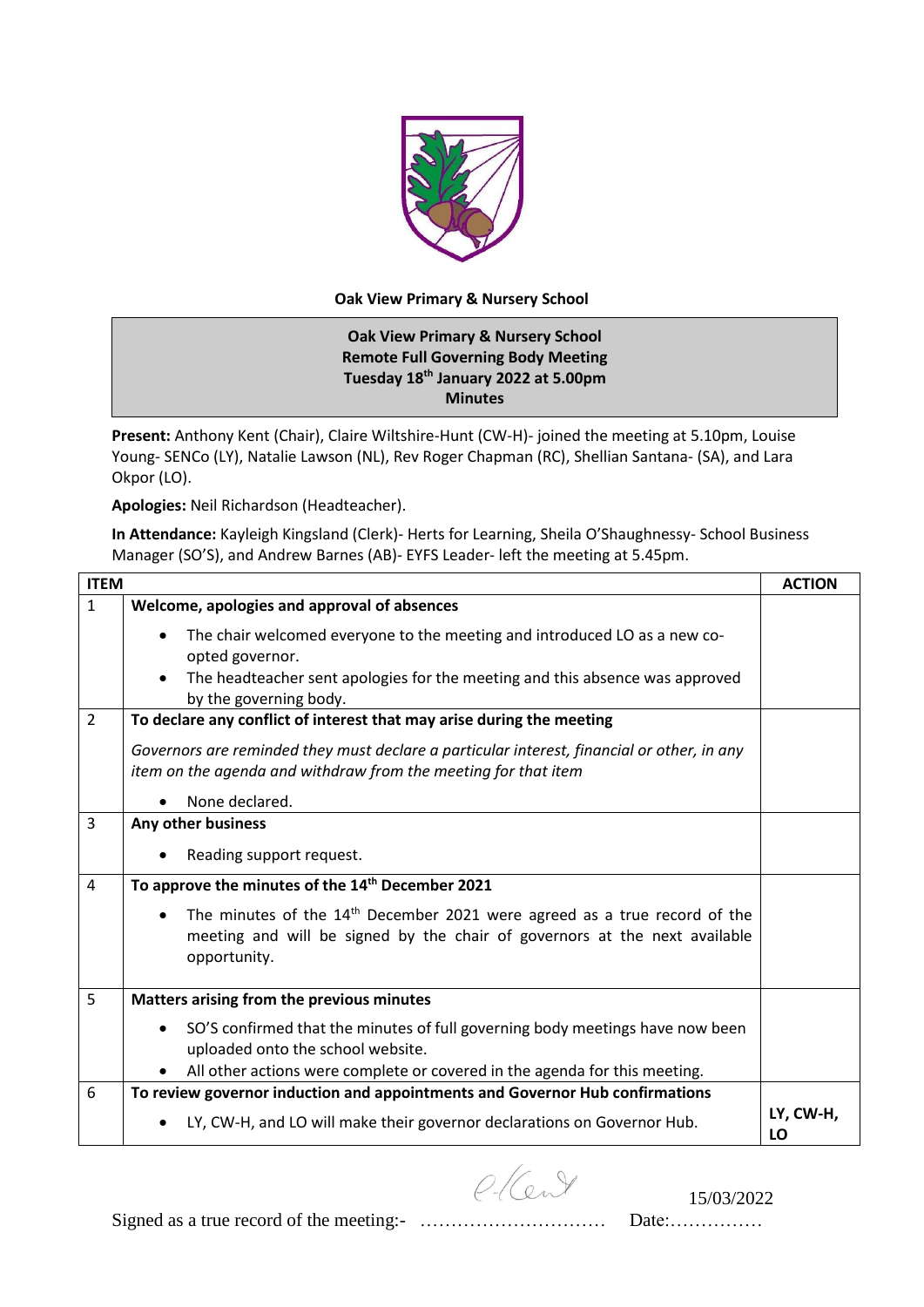|                | The chair advised that governors should try to post any questions in relation to              |     |
|----------------|-----------------------------------------------------------------------------------------------|-----|
|                | meeting supporting papers on Google Drive no later than two days prior to a                   | All |
|                | meeting to allow sufficient time to prepare a response.                                       |     |
| $\overline{7}$ | To review EYFS including external report                                                      |     |
|                | The EYFS external report was circulated prior to the meeting. AB updated governors on         |     |
|                | the following and welcomed any questions.                                                     |     |
|                | The number of children to reach early learning goals in the school has been                   |     |
|                | below national average for many years. This has improved year on year but is not              |     |
|                | yet in line with national average. The last national data from 2019 was 71.8% in              |     |
|                | reading, and the school achieved 59%. National writing was 73.7% and the school               |     |
|                | achieved 61%. National in maths was 79.8% and the school achieved 68%.                        |     |
|                | The new EYFS framework became statutory from September 2021.<br>٠                             |     |
|                | The school have purchased Herts for Learning EYFS Teaching & Leader Advisor<br>$\bullet$      |     |
|                | support for six visits a year. Four visits have taken place so for, and the next visit        |     |
|                | will take place in February 2022. The purpose of the first visit was for the advisor          |     |
|                | to obtain background on the school and look at AB's role as the EYFS leader.                  |     |
|                | During the second visit the advisor supported the school in developing their own              |     |
|                | EYFS curriculum. A lot of time was spent with the advisor discussing what the                 |     |
|                | school want children to learn and how this can be linked to the new EYFS                      |     |
|                | framework. A review of the progress made against the targets and                              |     |
|                | recommendations that had been set in EYFS took place during the third visit.                  |     |
|                | During the advisors fourth visit to the school a review of progress took place as             |     |
|                | well as a review of the quality of adult interactions. It was noted by the advisor            |     |
|                | during the fourth visit that there had been a great deal of progress made and the             |     |
|                | school are in a much stronger place than they were previously.                                |     |
|                | The school's EYFS curriculum focuses on seven different areas:<br>$\bullet$                   |     |
|                | - Narratives using rich language.                                                             |     |
|                | - Independence and self-regulation.                                                           |     |
|                | - Encourage and nurture life skills.                                                          |     |
|                | - Children to be able to ride a balance bike by the end of the EYFS.                          |     |
|                | - Respect and care for the natural world.                                                     |     |
|                | - Oral health and a healthy balanced diet.                                                    |     |
|                | - To build a stronger partnership with parents.                                               |     |
|                | AB has worked very closely with the senior leadership team. An EYFS action plan<br>٠          |     |
|                | has now been written and is now in place as well as an outside area action plan.              |     |
|                | Zones have been created in the classroom to cover the seven areas of learning<br>$\bullet$    |     |
|                | and it was noted by the EYFS advisor during their last visit that children now have           |     |
|                | more purposeful play and classrooms have been adapted to entice children.                     |     |
|                | Zones have also been created in the outside area and a weekly outside staff rota<br>$\bullet$ |     |
|                | is in place. Play has been more purposeful, and children are being challenged.                |     |
|                | AB carries out a health and safety audit each day.<br>٠                                       |     |
|                | Weekly minuted EYFS meetings take place to ensure that all staff have clear<br>$\bullet$      |     |
|                | expectations and staff now have a better understanding of individual pupil                    |     |
|                | needs.                                                                                        |     |
|                | The EYFS team have been working with parents more effectively and two parent<br>$\bullet$     |     |
|                | workshops have taken place on Tapestry and phonics. Both of these sessions                    |     |
|                | were well attended by parents.                                                                |     |
|                | The school purchased Tapestry last year and this was introduced in the 2021                   |     |
|                | autumn term. Tapestry is an online resource where observations are uploaded as                |     |
|                |                                                                                               |     |
|                | 15/03/2022                                                                                    |     |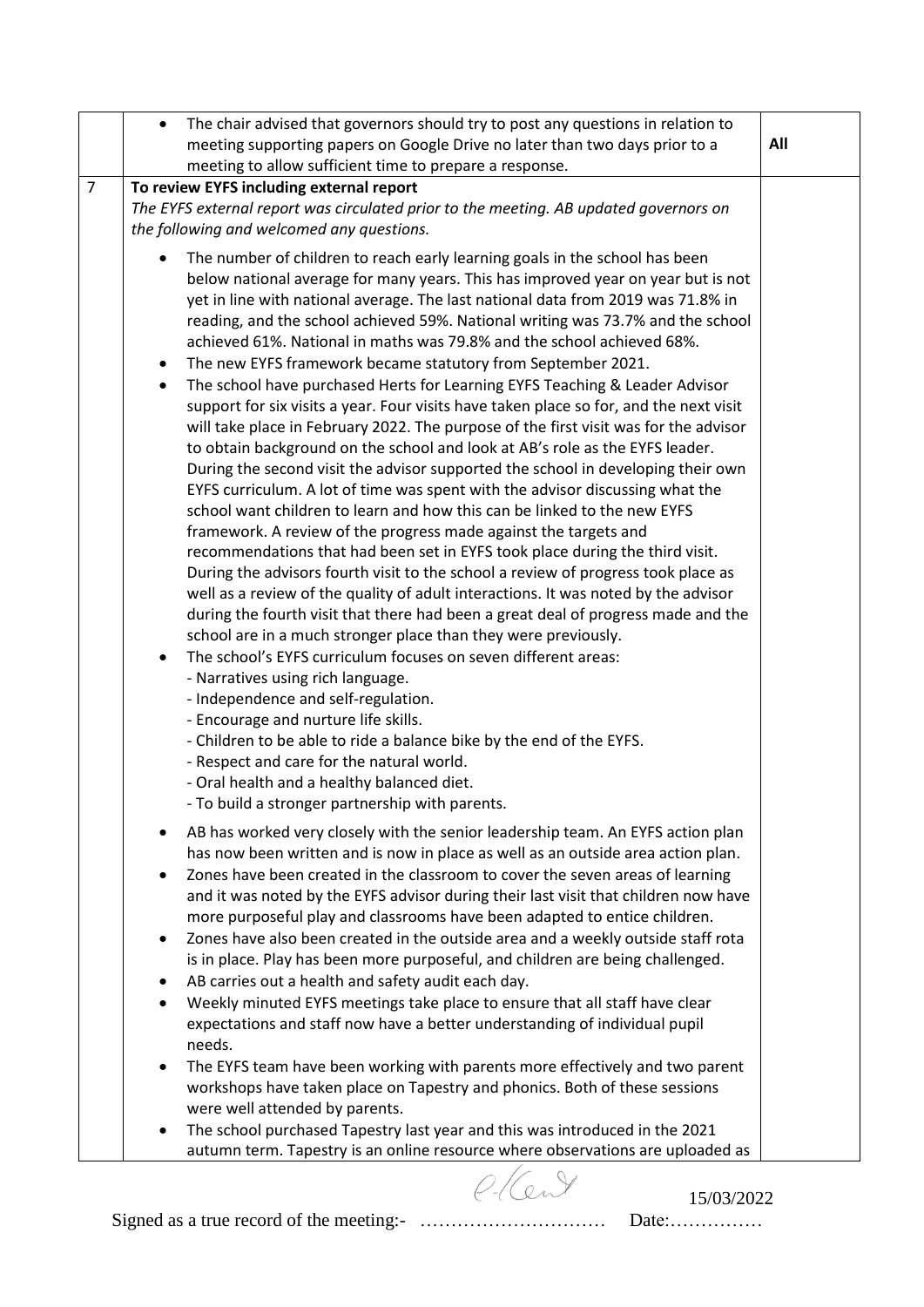| well as pictures and comments which parents have access to. Parents can make<br>their own comments and weekly homework tasks are set which parents can<br>support their child with. Tapestry is also used to send weekly memos to parents.<br>Tapestry is also used to track pupil progress on a half termly and termly basis.<br>Observations are carried out and these are linked to the seven areas of learning.<br>Tapestry then collates all of these areas and highlights any gaps in areas of<br>learning. Concerns can also be raised which are then include on the classroom<br>target board which is visible to all EYFS staff. Tapestry has created better links<br>with parents, it highlights children's progress more efficiently, and pupil needs<br>can be highlighted and planned for.<br>EYFS staff have visited another local school to share best practice.<br>$\bullet$<br>The consistency within all EYFS classes is a focus for the school to ensure that<br>$\bullet$<br>children receive the same level of provision in each class.<br>The school have purchased five balance bikes and have also ordered two pedal<br>$\bullet$<br>bikes. The first set of children have begun lessons with Balance Ability with the<br>intention that all 60 children will be able to ride a balance bike before the end of<br>the 2021-2022 academic year.<br>A nurture classroom is in place and children from the reception class have access<br>$\bullet$<br>to this.<br>The school now have NELI in place and all children were assessed prior to<br>Christmas. Eight children have been chosen to receive additional support.<br>Interventions within the classroom also take place for children who have been<br>identified by Tapestry.<br>AB has worked closely with the school's pupil premium leader in order to identify<br>$\bullet$<br>any children who could benefit from additional support.<br>It was noted during the last EYFS advisor visit that EYFS has good adult<br>$\bullet$<br>interactions in place and the EYFS team will be working on extending learning<br>further.<br>Diversity within EYFS is the next focus for the team.<br>$\bullet$<br>The school will be introducing the phonics scheme Little Wandle after the<br>$\bullet$<br>February 2022 half term and staff are currently taking part in training.<br>Governor Question- Please could you share the EYFS action plan with governors. How<br>was the plan formulated?<br>Answer-Yes, I will share this plan with governors. The action plan has been through<br>various steps of production. Firstly as an EYFS team and then with the headteacher<br>AB<br>where adaptions were made.<br>Governor Question- Is the EYFS action plan reviewed termly?<br>Answer-Yes.<br>Governor Question- How do you monitor progress and does Tapestry provide a data<br>progress report?<br>Answer- Tapestry is not linked to the early learning goals. We monitor progress against<br>early learning goals and put support in place where required.<br>Governor Question- Where is data stored for pupils?<br>Answer-Tapestry produces its own data from baseline assessments, we can then use this<br>data to form our own working document, and this also supports pupil progress meetings.<br>Governor Question- Is your EYFS action plan linked to the school priorities in the School<br>Development Plan? |  |  |
|-----------------------------------------------------------------------------------------------------------------------------------------------------------------------------------------------------------------------------------------------------------------------------------------------------------------------------------------------------------------------------------------------------------------------------------------------------------------------------------------------------------------------------------------------------------------------------------------------------------------------------------------------------------------------------------------------------------------------------------------------------------------------------------------------------------------------------------------------------------------------------------------------------------------------------------------------------------------------------------------------------------------------------------------------------------------------------------------------------------------------------------------------------------------------------------------------------------------------------------------------------------------------------------------------------------------------------------------------------------------------------------------------------------------------------------------------------------------------------------------------------------------------------------------------------------------------------------------------------------------------------------------------------------------------------------------------------------------------------------------------------------------------------------------------------------------------------------------------------------------------------------------------------------------------------------------------------------------------------------------------------------------------------------------------------------------------------------------------------------------------------------------------------------------------------------------------------------------------------------------------------------------------------------------------------------------------------------------------------------------------------------------------------------------------------------------------------------------------------------------------------------------------------------------------------------------------------------------------------------------------------------------------------------------------------------------------------------------------------------------------------------------------------------------------------------------------------------------------------------------------------------------------------------------------------------------------------------------------------------------------------------------------------------------------------------------------------------------------------------------------------------------------------------------------------------------------------------------------------------------------------------------------------------------------------------------------------------------------------------------------------------------------------------|--|--|
|                                                                                                                                                                                                                                                                                                                                                                                                                                                                                                                                                                                                                                                                                                                                                                                                                                                                                                                                                                                                                                                                                                                                                                                                                                                                                                                                                                                                                                                                                                                                                                                                                                                                                                                                                                                                                                                                                                                                                                                                                                                                                                                                                                                                                                                                                                                                                                                                                                                                                                                                                                                                                                                                                                                                                                                                                                                                                                                                                                                                                                                                                                                                                                                                                                                                                                                                                                                                           |  |  |
|                                                                                                                                                                                                                                                                                                                                                                                                                                                                                                                                                                                                                                                                                                                                                                                                                                                                                                                                                                                                                                                                                                                                                                                                                                                                                                                                                                                                                                                                                                                                                                                                                                                                                                                                                                                                                                                                                                                                                                                                                                                                                                                                                                                                                                                                                                                                                                                                                                                                                                                                                                                                                                                                                                                                                                                                                                                                                                                                                                                                                                                                                                                                                                                                                                                                                                                                                                                                           |  |  |
|                                                                                                                                                                                                                                                                                                                                                                                                                                                                                                                                                                                                                                                                                                                                                                                                                                                                                                                                                                                                                                                                                                                                                                                                                                                                                                                                                                                                                                                                                                                                                                                                                                                                                                                                                                                                                                                                                                                                                                                                                                                                                                                                                                                                                                                                                                                                                                                                                                                                                                                                                                                                                                                                                                                                                                                                                                                                                                                                                                                                                                                                                                                                                                                                                                                                                                                                                                                                           |  |  |
|                                                                                                                                                                                                                                                                                                                                                                                                                                                                                                                                                                                                                                                                                                                                                                                                                                                                                                                                                                                                                                                                                                                                                                                                                                                                                                                                                                                                                                                                                                                                                                                                                                                                                                                                                                                                                                                                                                                                                                                                                                                                                                                                                                                                                                                                                                                                                                                                                                                                                                                                                                                                                                                                                                                                                                                                                                                                                                                                                                                                                                                                                                                                                                                                                                                                                                                                                                                                           |  |  |
|                                                                                                                                                                                                                                                                                                                                                                                                                                                                                                                                                                                                                                                                                                                                                                                                                                                                                                                                                                                                                                                                                                                                                                                                                                                                                                                                                                                                                                                                                                                                                                                                                                                                                                                                                                                                                                                                                                                                                                                                                                                                                                                                                                                                                                                                                                                                                                                                                                                                                                                                                                                                                                                                                                                                                                                                                                                                                                                                                                                                                                                                                                                                                                                                                                                                                                                                                                                                           |  |  |
|                                                                                                                                                                                                                                                                                                                                                                                                                                                                                                                                                                                                                                                                                                                                                                                                                                                                                                                                                                                                                                                                                                                                                                                                                                                                                                                                                                                                                                                                                                                                                                                                                                                                                                                                                                                                                                                                                                                                                                                                                                                                                                                                                                                                                                                                                                                                                                                                                                                                                                                                                                                                                                                                                                                                                                                                                                                                                                                                                                                                                                                                                                                                                                                                                                                                                                                                                                                                           |  |  |

 $O([c_1])$  15/03/2022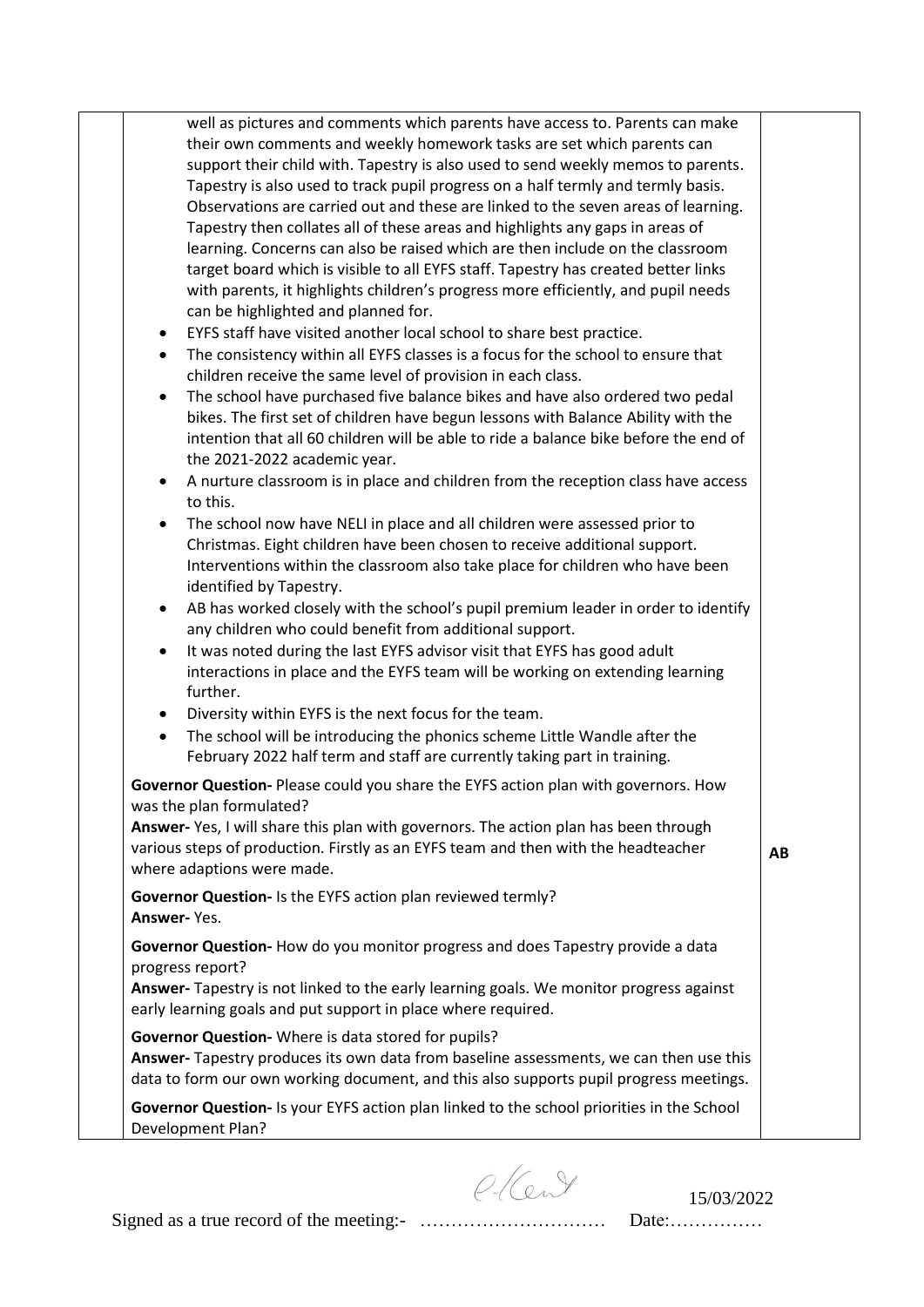|   | Answer- There are some links, however EYFS is separate, and we do have our own<br>priorities that form our action plan.                                                                                                                                                                                                                                                                                                                                                                                                                                                                                                                                                                                                                                                                                                                                                                                                                                                                                                                                                            |    |
|---|------------------------------------------------------------------------------------------------------------------------------------------------------------------------------------------------------------------------------------------------------------------------------------------------------------------------------------------------------------------------------------------------------------------------------------------------------------------------------------------------------------------------------------------------------------------------------------------------------------------------------------------------------------------------------------------------------------------------------------------------------------------------------------------------------------------------------------------------------------------------------------------------------------------------------------------------------------------------------------------------------------------------------------------------------------------------------------|----|
|   | Governor Question- Have you always carried out a health & safety audit each day?<br>Answer- This is carried out on a daily basis to ensure that the environment is safe for<br>children.                                                                                                                                                                                                                                                                                                                                                                                                                                                                                                                                                                                                                                                                                                                                                                                                                                                                                           |    |
|   | It was agreed that CW-H will be the EYFS link governor.<br>$\bullet$                                                                                                                                                                                                                                                                                                                                                                                                                                                                                                                                                                                                                                                                                                                                                                                                                                                                                                                                                                                                               |    |
| 8 | To receive a verbal update from the headteacher on recent matters including Covid-19                                                                                                                                                                                                                                                                                                                                                                                                                                                                                                                                                                                                                                                                                                                                                                                                                                                                                                                                                                                               |    |
|   | In the headteachers absence, SO'S advised that there was a rise in Covid-19 cases<br>$\bullet$<br>in the school at the end of the 2021 autumn term and the headteacher made the<br>decision to finish the end of term two days early in order to protect the health of<br>the school community. A soft start in the morning is currently in place in order to<br>manage the number of adults on school grounds at one time.<br>The school still have a one way system in place.<br>$\bullet$<br>All visitors are asked to wear a face covering when on school site.<br>$\bullet$<br>Six staff members have tested positive for Covid-19 since the start of term as well<br>$\bullet$<br>as nice pupils. There is also a potential spike in one particular year group and the<br>school will be taking advice from Hertfordshire County Council.<br>Overall attendance at the school was 91.4% today with 37 pupils being absent<br>$\bullet$<br>from school. This is due to self-isolation and as well as families who have not<br>returned from abroad over the Christmas period. |    |
|   | The school's Covid-19 risk assessment has been updated with the latest<br>$\bullet$<br>recommendations and this has been uploaded onto the school website.                                                                                                                                                                                                                                                                                                                                                                                                                                                                                                                                                                                                                                                                                                                                                                                                                                                                                                                         |    |
|   | Governor Question-The soft start appears to be working very well as it supports the<br>parking issues. Could this continue?<br>Answer- It has worked well however 30 minutes of learning is missed each day when a<br>soft start is in place.                                                                                                                                                                                                                                                                                                                                                                                                                                                                                                                                                                                                                                                                                                                                                                                                                                      |    |
|   | Governor Question- Is there a way of breaking attendance data down and removing<br>Covid-19 absences as this is something that will be looked at by Ofsted?<br>Answer- Yes Covid-19 absences are recorded differently. We do have an attendance<br>issue which has been impacted further by Covid-19. Parents have also extended their<br>holiday breaks abroad over the Christmas period and are awaiting Covid-19 tests before<br>their child can return to school.                                                                                                                                                                                                                                                                                                                                                                                                                                                                                                                                                                                                              |    |
|   | Governor Question- Is the school able to have a policy in place to state that if a child has<br>Covid-19 but there sibling does not, the sibling can remain off of school, so they are not<br>infecting others?<br>Answer- We would be criticised very heavily if we were to deviate away from statutory<br>guidance.                                                                                                                                                                                                                                                                                                                                                                                                                                                                                                                                                                                                                                                                                                                                                              |    |
|   | LY advised that phase leaders met with all class teachers during the January 2022<br>$\bullet$<br>Inset day to discuss data. The headteacher will share pupil progress data with<br>governors.                                                                                                                                                                                                                                                                                                                                                                                                                                                                                                                                                                                                                                                                                                                                                                                                                                                                                     | HT |
| 9 | To receive SEN report<br>The SEN action plan, Census information, and 2021-2022 information report was<br>circulated to governors prior to the meeting. LY updated governors on the following and<br>welcomed any questions.                                                                                                                                                                                                                                                                                                                                                                                                                                                                                                                                                                                                                                                                                                                                                                                                                                                       |    |
|   | 13.2% of the school's children are on the SEN register which is lower than<br>$\bullet$<br>national and Hertfordshire averages. This is due to how a pupils needs are                                                                                                                                                                                                                                                                                                                                                                                                                                                                                                                                                                                                                                                                                                                                                                                                                                                                                                              |    |

 $0.101$  15/03/2022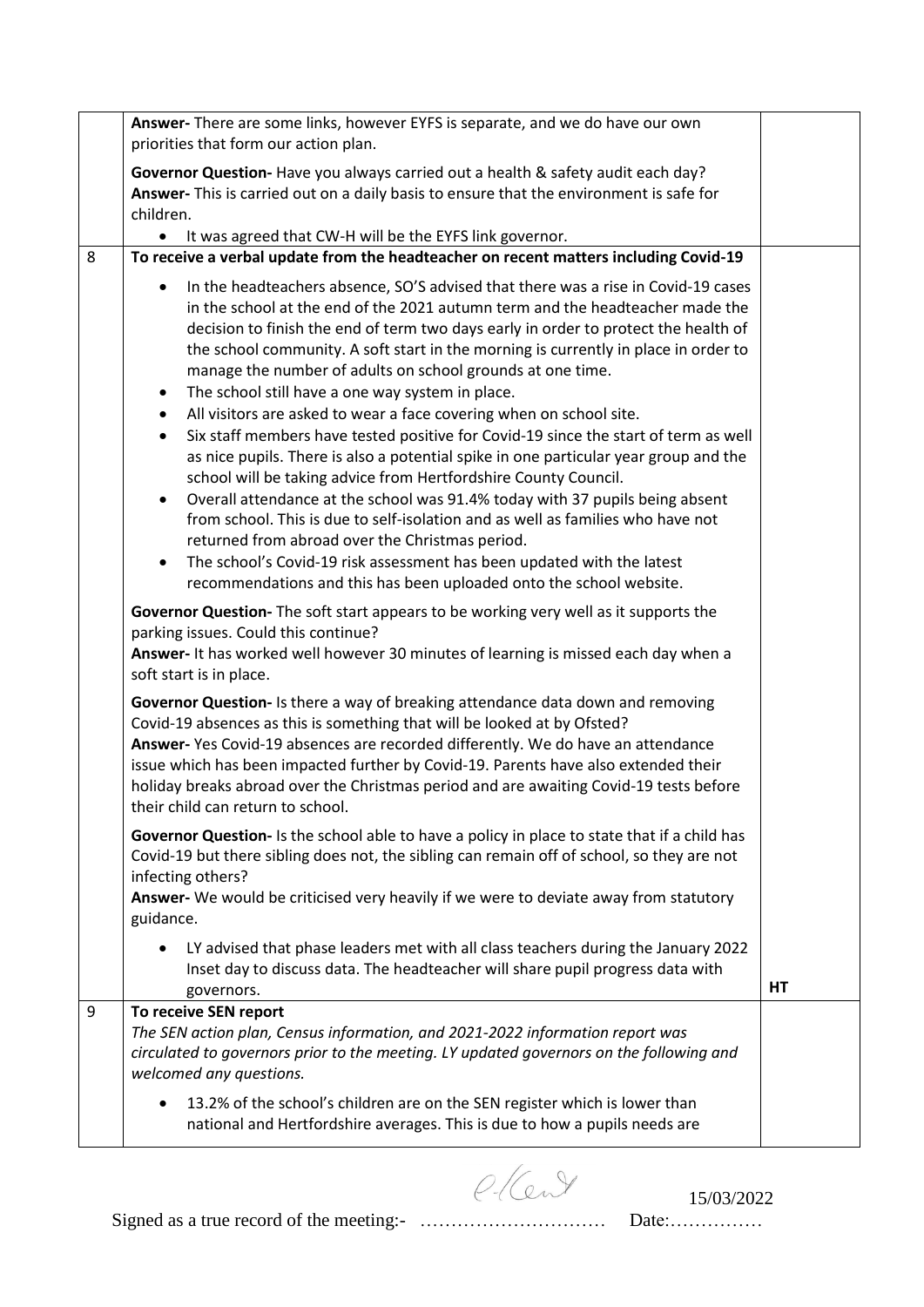| $\bullet$ | identified, and the school's systems and processes are being strengthened in<br>order to identify individual pupil needs.<br>A flow chart has been created which includes two reasonable adjustments for                                                                                                                                                                            |        |
|-----------|-------------------------------------------------------------------------------------------------------------------------------------------------------------------------------------------------------------------------------------------------------------------------------------------------------------------------------------------------------------------------------------|--------|
|           | pupils which are then reviewed after a 12 week period before SEN is considered.<br>Moving forward, LY's expects that the school's SEN figures will exceed national<br>and Hertfordshire averages.                                                                                                                                                                                   |        |
| $\bullet$ | 3.2% of pupils have an Education Health Care Plan in place which is higher than<br>Hertfordshire average and lower than national average. This is expected to<br>increase further as LY will be applying for a further four plans for pupils.                                                                                                                                       |        |
| $\bullet$ | 24% of the schools' SEN pupils have social and emotional needs. 44.4% of SEN<br>pupils have communication and interaction needs. 25.9% of SEN pupils have<br>cognition needs. 5.5% of SEN pupils have sensory and physical needs.                                                                                                                                                   |        |
| $\bullet$ | Three main targets have been set for the 2021-2022 academic year which link to<br>the School Improvement Plan:<br>- Ensure all pupils have access to high quality teaching. To ensure that good                                                                                                                                                                                     |        |
|           | teaching for pupils with SEND is good teaching for all.<br>- Complement high quality teaching with carefully selected small-group and one-<br>to-one interventions.                                                                                                                                                                                                                 |        |
|           | - To increase/improve communication with parents/carers/children, to ensure<br>that both parents/carers, children and the school are fully aware of<br>needs. Parents/carers and children (when appropriate) participate in decision                                                                                                                                                |        |
|           | making and have co-ownership of desired outcomes and know how to access<br>appropriate support.<br>The 2021-2022 information report has now been uploaded onto the school                                                                                                                                                                                                           |        |
|           | website and has been written on the recommended Hertfordshire County<br>Council format. This report was developed in-house and will include the wider<br>stakeholders going forward.                                                                                                                                                                                                |        |
| $\bullet$ | RC and LY will meet to review the Hertfordshire SEN toolkit as well as the<br>circulated documents and a visit report will be produced and shared with<br>governors.                                                                                                                                                                                                                |        |
|           | Governor Question-How difficult are you finding the workload of the Education Health<br>Care Plan applications?<br>Answer- This is a very time consuming task, and a lot of work is required before an<br>application can be made. There is also difficulties at present in contacting SEN officers at<br>Hertfordshire County Council which makes this even more of a challenging. | RC, LY |
|           | Governor Question- Do you have input in the school's Behaviour Policy when it<br>specifically relates to SEN? Are you comfortable with the policy?<br>Answer- The Behaviour Policy is currently under review following Steps training.                                                                                                                                              |        |
|           | Governor Question- Are you comfortable with the SEN progress data?<br>Answer- We need to look at SEN progress on an individual basis from the pupils starting<br>point as these pupils will make their own steps of progress. We must develop a system<br>where the small steps of progress SEN pupils make can be easily identified.                                               |        |
| 10        | To review School Improvement Plan<br>The 2021-2022 School Improvement Plan was circulated prior to the meeting the chair<br>updated governors on the following and welcomed any questions.                                                                                                                                                                                          |        |
| $\bullet$ | The chair advised governors that the School Improvement Plan (SIP) is a vital<br>document for the governing body and governors must be involved in setting the<br>priorities for each academic year.                                                                                                                                                                                |        |
|           |                                                                                                                                                                                                                                                                                                                                                                                     |        |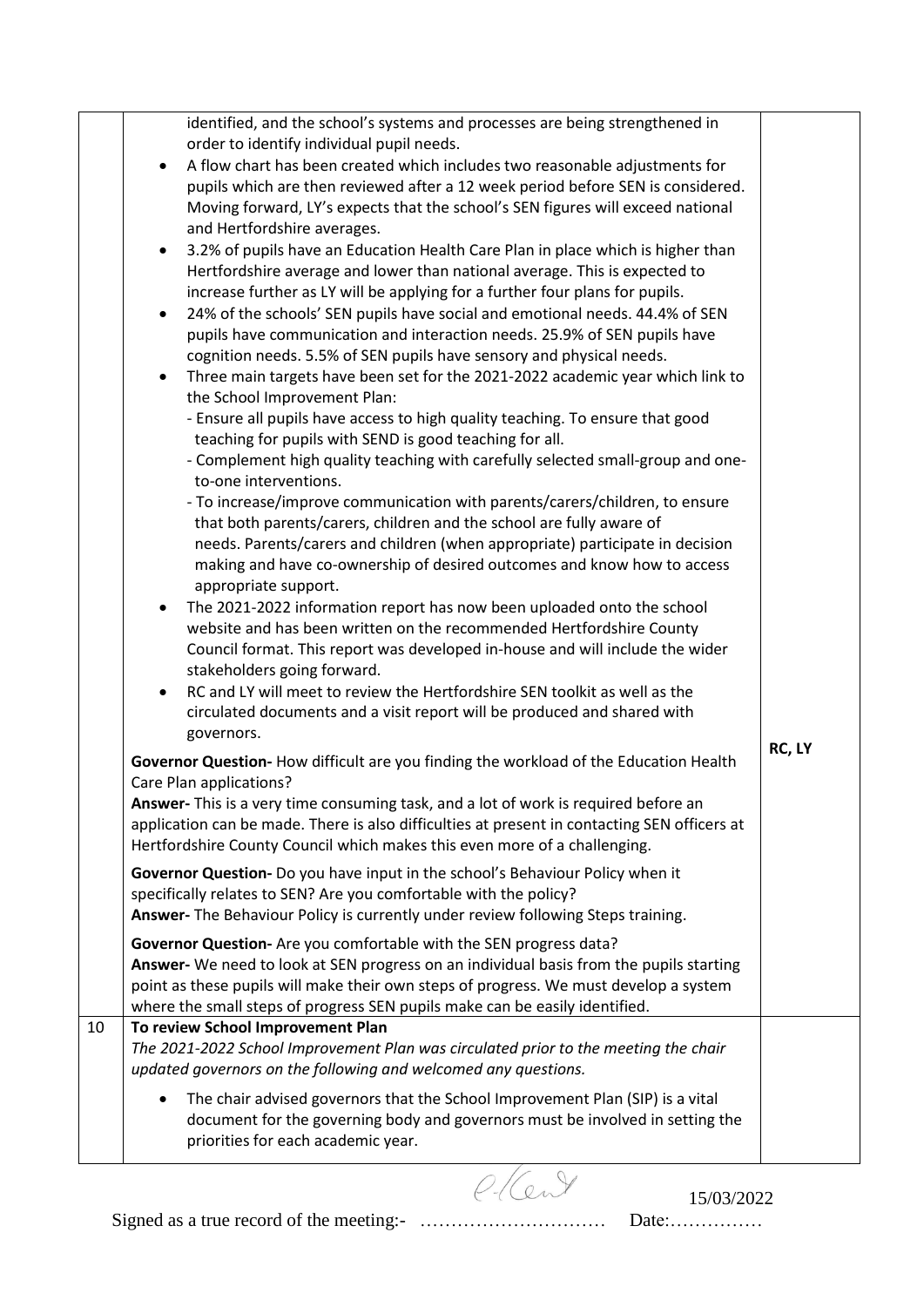|    | Governors were asked to familiarise themselves with the actions that were<br>$\bullet$                                                          | All    |
|----|-------------------------------------------------------------------------------------------------------------------------------------------------|--------|
|    | identified during the school's previous Ofsted inspection:                                                                                      |        |
|    | - To improve teaching in reading, writing, and mathematics are further                                                                          |        |
|    | embedded so that more pupils in key stage 1 reach the expected standards.                                                                       |        |
|    | - The current work to improve pupils' attendance is further developed so that the                                                               |        |
|    | school's attendance figures are at least in line with national averages, and the                                                                |        |
|    | number of pupils who fail to attend the school regularly continues to quickly                                                                   |        |
|    | reduce.                                                                                                                                         |        |
|    | Governors should form good relationships with their link LT. LT will prepare a<br>$\bullet$                                                     |        |
|    | report at the end of each term and governors can also take part in these reviews.                                                               |        |
|    | Governors were reminded that they must ask questions when carrying out                                                                          |        |
|    | governor visits and during full governing body meetings. Governors must review                                                                  |        |
|    | the SIP ahead of their link governor visits and refer to their plan during their visits                                                         |        |
|    | in order to hold the school to account effectively.                                                                                             | All    |
|    | The governing body must also take the school's context into consideration i.e.<br>$\bullet$                                                     |        |
|    | the school have a high number of pupil premium children and pupils who have                                                                     |        |
|    | English as an additional language.                                                                                                              |        |
|    | RC suggested that the school should consider referring to the amount of work                                                                    |        |
|    | they carried out during the global pandemic in the SIP, and this was supported by<br>the chair.                                                 |        |
| 11 | To consider the 2021 autumn Hertfordshire Improvement Partner report                                                                            |        |
|    | Circulated prior to the meeting the chair updated governors on the following and                                                                |        |
|    | welcomed any questions.                                                                                                                         |        |
|    |                                                                                                                                                 |        |
|    | The chair advised that the school's Hertfordshire Improvement Partner reports                                                                   |        |
|    | provide external validation to the school and governors must be mindful of the                                                                  | All    |
|    | recommendations and key priorities within the reports.                                                                                          |        |
|    | It was agreed that governors will support the school with the curriculum intent<br>$\bullet$<br>and how to move this forward across the school. | All    |
| 12 | To consider PE/Sports and catch-up premium funding                                                                                              |        |
|    |                                                                                                                                                 |        |
|    | The sports premium, pupil premium, and catch-up premium funding will be an                                                                      | Agenda |
| 13 | agenda item at the next full governing body meeting.<br>To consider safeguarding matters including review of safeguarding annual check list     |        |
|    | and summary                                                                                                                                     |        |
|    | The safeguarding annual checklist, summary, and NL's review of the school's                                                                     |        |
|    | safeguarding procedures were circulated to governors prior to the meeting. NL updated                                                           |        |
|    | governors on the following and welcomed any questions.                                                                                          |        |
|    |                                                                                                                                                 |        |
|    | NL confirmed that she has reviewed the school's Single Central Record and it is<br>$\bullet$<br>up to date.                                     |        |
|    | Governors were asked to ensure they book themselves onto a governor                                                                             |        |
|    | Safeguarding Children training course and a Safer Recruitment training course.                                                                  | All    |
| 14 | To consider school website compliance                                                                                                           |        |
|    | The statutory school website guidance was circulated to governors prior to the meeting.                                                         |        |
|    | CW-H updated governors on the following and welcomed any questions.                                                                             |        |
|    |                                                                                                                                                 |        |
|    | CW-H has carried out a review of the school website and will share a report with                                                                |        |
|    | the governing body. Some minor recommendations have been made on<br>curriculum information however the school website appears to be complaint   |        |
|    | with statutory guidance.                                                                                                                        | CW-H   |
|    |                                                                                                                                                 |        |

 $0.101$  15/03/2022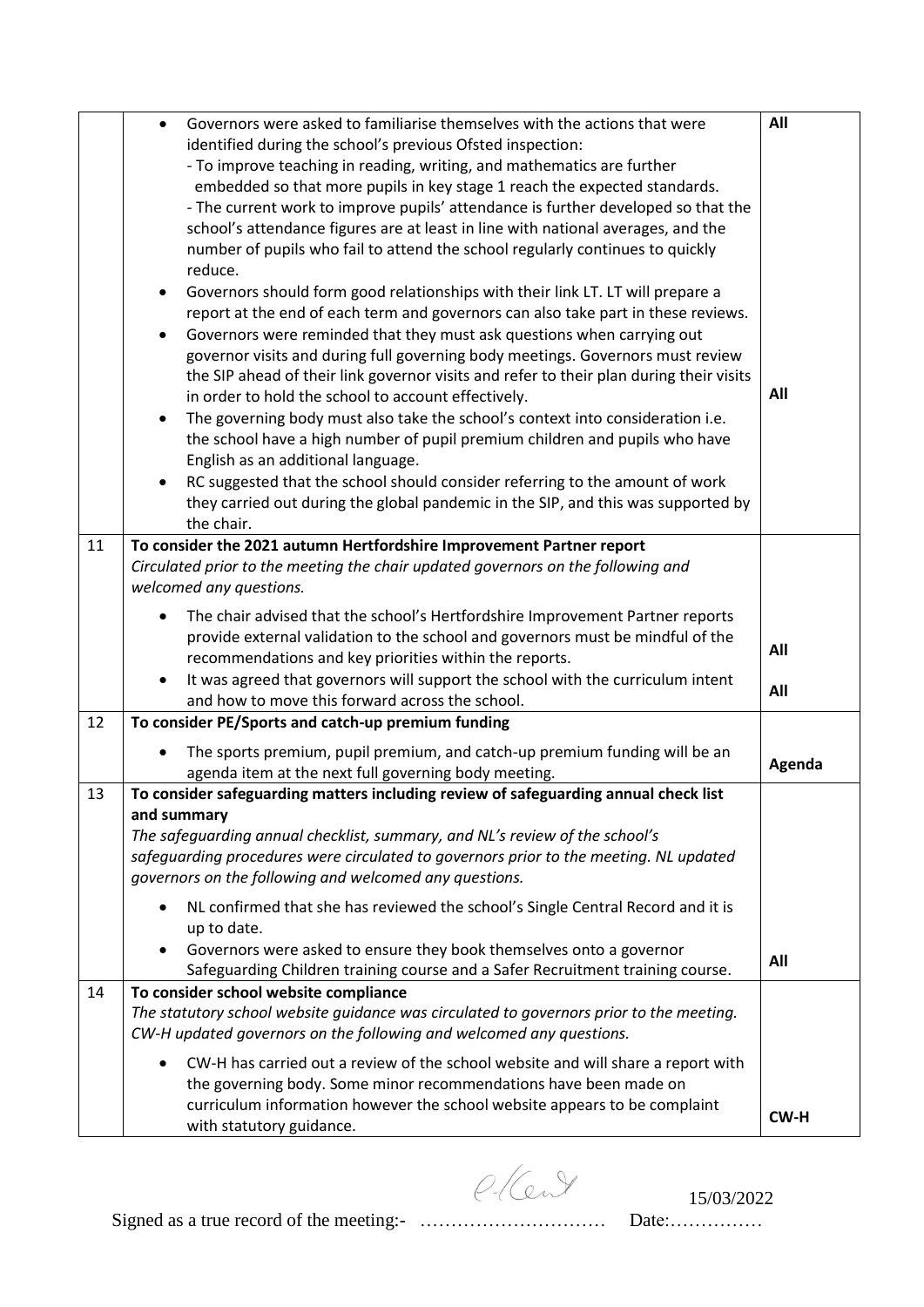|                              | NL also reviewed the school website and confirmed that all statutory information<br>is available to access.                                                                                                                                                                                                                        |                     |
|------------------------------|------------------------------------------------------------------------------------------------------------------------------------------------------------------------------------------------------------------------------------------------------------------------------------------------------------------------------------|---------------------|
| 15                           | <b>Polices for approval</b><br>Circulated prior to the meeting the following polices were approved and ratified by the<br>governing body:                                                                                                                                                                                          |                     |
|                              | Health & Safety Policy.<br>$\bullet$<br>RSE Policy.<br>$\bullet$<br>Supporting Pupils with Medical Conditions Policy.<br>$\bullet$<br>Statement of Procedures for Dealing with Allegations of Abuse Against Staff.                                                                                                                 |                     |
| 16                           | To agree Annual Plan of Work for governing body and a plan for link governor reports<br>Circulated prior to the meeting the chair updated governors on the following and<br>welcomed any questions.                                                                                                                                |                     |
|                              | The chair asked governors to carry out at least one governor visit this term and<br>$\bullet$<br>meet with their link member of staff.<br>A governor visit proforma is in the induction pack but will be shared with<br>governors.                                                                                                 | All<br><b>Chair</b> |
| 17                           | <b>Any other Business</b>                                                                                                                                                                                                                                                                                                          |                     |
|                              | <b>Reading support request</b>                                                                                                                                                                                                                                                                                                     |                     |
|                              | The school's literacy leader has asked if any governors would have time to visit<br>the school and read with children. Governors were asked to confirm with the<br>school directly. The chair advised that this would be in additional to their role as<br>a governor as this does not form part of their strategic governor role. | All                 |
| 18                           | <b>Future Meeting Dates</b>                                                                                                                                                                                                                                                                                                        |                     |
|                              | Tuesday 15 <sup>th</sup> March 2022 at 5.00pm IN SCHOOL.<br>Tuesday 3rd May 2022 at 5.00pm IN SCHOOL.<br>$\bullet$<br>Tuesday 21st June 2022 at 5.00pm IN SCHOOL.                                                                                                                                                                  |                     |
| <b>Meeting Closed 6.53pm</b> |                                                                                                                                                                                                                                                                                                                                    |                     |

## **Actions**

| <b>Action</b> |                                                                                           | Owner     |
|---------------|-------------------------------------------------------------------------------------------|-----------|
|               | 1. LY, CW-H, and LO will make their governor declarations on Governor Hub.                | LY, CW-H, |
|               |                                                                                           | LO        |
|               | 2. The chair advised that governors must post any questions in relation to meeting        | All       |
|               | supporting papers on Google Drive no later than two days prior to a meeting to allow      |           |
|               | sufficient time to prepare a response.                                                    |           |
| 3.            | AB will share the EYFS action plan with governors.                                        | AB        |
| 4.            | The headteacher will share the school's most recent pupil progress data with              | HТ        |
|               | governors.                                                                                |           |
|               | 5. RC and LY will meet to review the Hertfordshire SEN toolkit as well as the circulated  | RC, LY    |
|               | documents and a visit report will be produced and shared with governors.                  |           |
|               | 6. Governors were asked to familiarise themselves with the actions that were identified   | All       |
|               | during the school's previous Ofsted inspection.                                           |           |
| 7.            | Governors must review the SIP ahead of their link governor visits and refer to their plan | All       |
|               | during their visits in order to hold the school to account effectively.                   |           |

C/Cent 15/03/2022